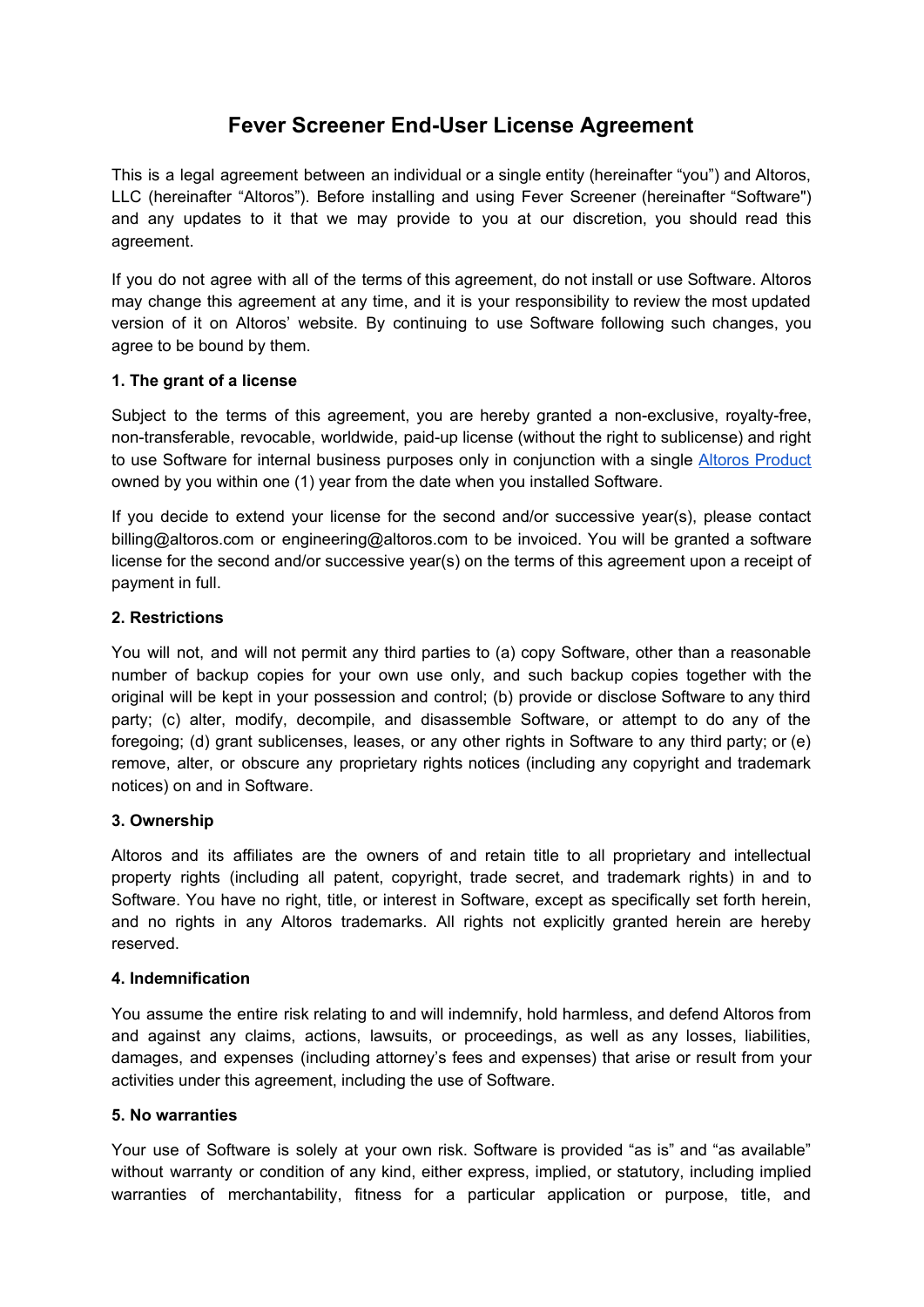noninfringement, and Altoros hereby expressly disclaims all such warranties and conditions. Some jurisdictions do not allow the exclusion of implied warranties, so the above exclusion may not apply to you.

# **6. Medical disclaimer**

Your use of Software should not be solely or primarily relied upon to diagnose or exclude a diagnosis of COVID-19 or any other disease.

# **7. Limitation of liability**

Notwithstanding any other provision herein, to the maximum extent permitted by applicable law, Altoros will not under any circumstances be liable for any direct, indirect, incidental, consequential, punitive, or special losses or damages (including damages for bodily injury or death, business interruption, loss or corruption of business information or data, loss of opportunity, loss of privacy, cost of recovery, financial loss, loss of revenue or loss of profits for any reason whatsoever) whether or not Altoros has been advised or should have been aware of the possibility of any such losses or damage arising, and in no event will the aggregate and cumulative liability of Altoros for any matters arising under this agreement or otherwise exceed the actual amount paid by you to Altoros.

# **8. Software implementation and support**

Altoros may provide you with software implementation and support related to Software, including, but not limited to, Software installation, integration, and Software updates within one (1) year from the date when you installed Software. Altoros may use any technical information, feedback, or ideas you provide for its business purposes, including Software development and support.

If there are any questions regarding software implementation and support, please contact us via an e-mail to fever-screener.support@altoros.com.

# **9. Termination**

Altoros may terminate this agreement immediately and put you on notice if any of the terms of this agreement are violated. Any notice given by Altoros hereunder will be effective when sent to an e-mail address provided to Altoros. On termination, your rights hereunder will cease, and you must immediately return all copies of Software to Altoros; on termination due to violation or default, you will be liable to Altoros for all damages suffered as a result of such events.

### **9. Export laws**

This agreement may involve products and/or technical data that may be controlled under laws and regulations of the United States and other countries, including the United States Export Administration Regulations, or any other applicable law, regulation, rule, guideline, or order (collectively "Export Laws"). You will comply with all Export Laws to ensure that Software is not exported, directly or indirectly, in contravention of Export Laws. You represent and warrant to Altoros that you are not a person barred from receiving Software under any Export Laws.

### **10. General**

This agreement is the entire agreement between you and Altoros with respect to the subject matter of this agreement. If you are signing on behalf of an entity such as a corporation, you represent and warrant that you have the authority to bind such entity. This agreement and the rights granted hereunder are personal to you, and you may not assign this agreement to a third party without the prior written consent of Altoros. This agreement shall be governed and